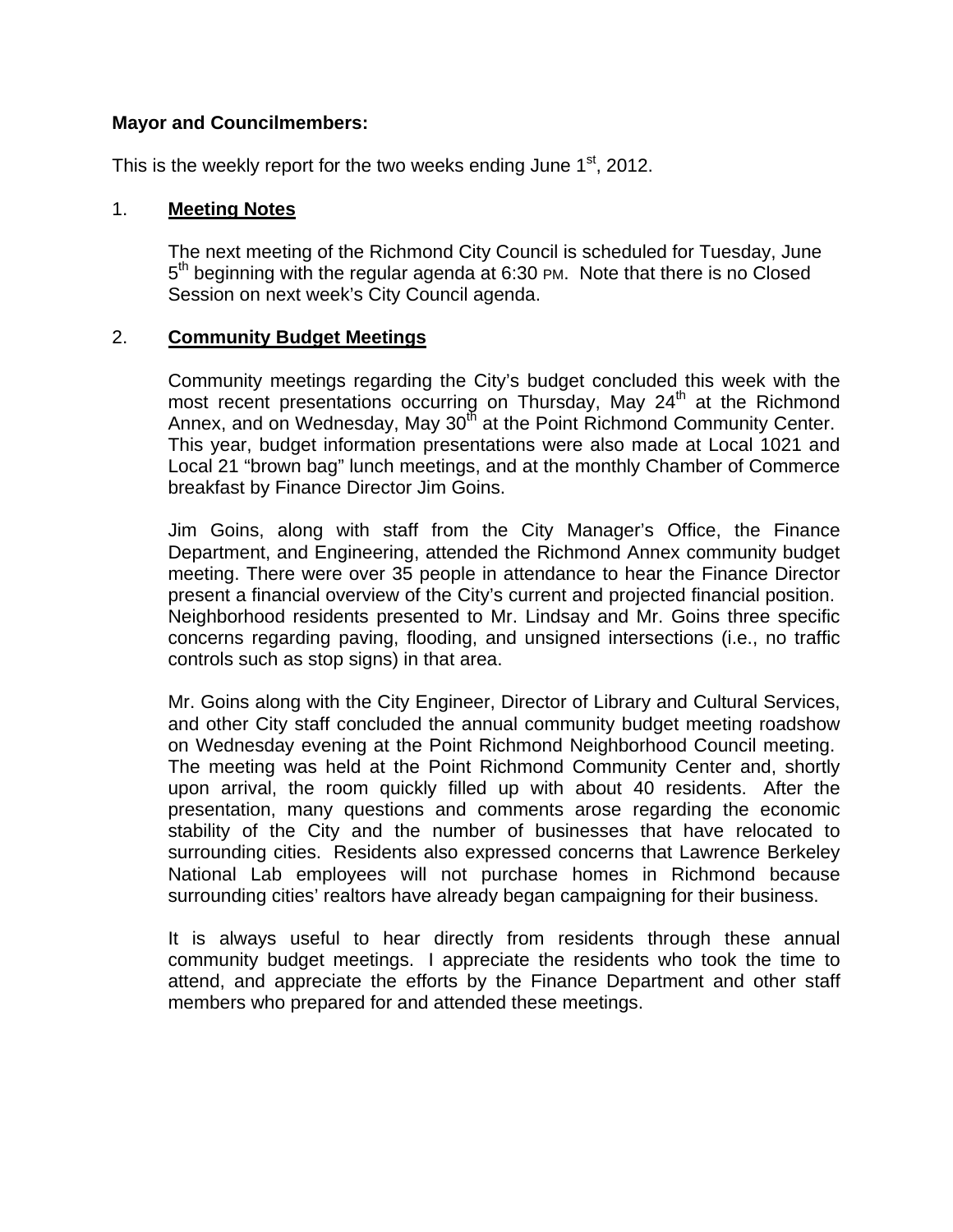## 3. **Richmond Garbage and Recycling Community Meeting – Monday, June 4th, 2012 from 5:30-7:00PM**

Richmond is considering new waste services for recycling, composting, transfer, transport, and disposal under its franchise agreement with Richmond Sanitary Service. Those interested can learn about solid waste services in Richmond, and provide input on services that they would like to see for their residence or business. Refreshments will be served at 5:00 PM. The meeting will be held at 440 Civic Center Plaza in the Multipurpose Room (Basement). Those interested in attending should RSVP at<http://richmondwastemtg.eventbrite.com/>so that staff can plan accordingly.



## 4. **R3 Sign-up Workshop**

Over 40 Richmond residents attended a sign-up workshop to participate in the Richmond Recovery Rebate (R3) Program on May 24<sup>th</sup> in the City Council Chambers. Richmond residents are eligible to receive thousands of dollars in stimulus rebates for home energy upgrades through the City's R3 program and the State's Energy Upgrade California program. The workshop was organized by the Environmental Initiatives Division of the City Manager's Office and featured four local contractors and a financing specialist to provide information about the benefits of home energy upgrades including improved health, comfort, durability, and economic benefits such as job creation and reduced energy bills.

Interested residents that were unable to attend the workshop are still eligible to participate in the R3 and Energy Upgrade California program. Please visit <https://energyupgradeca.org/overview>or [www.richmondenvironment.org](http://www.richmondenvironment.org/) for more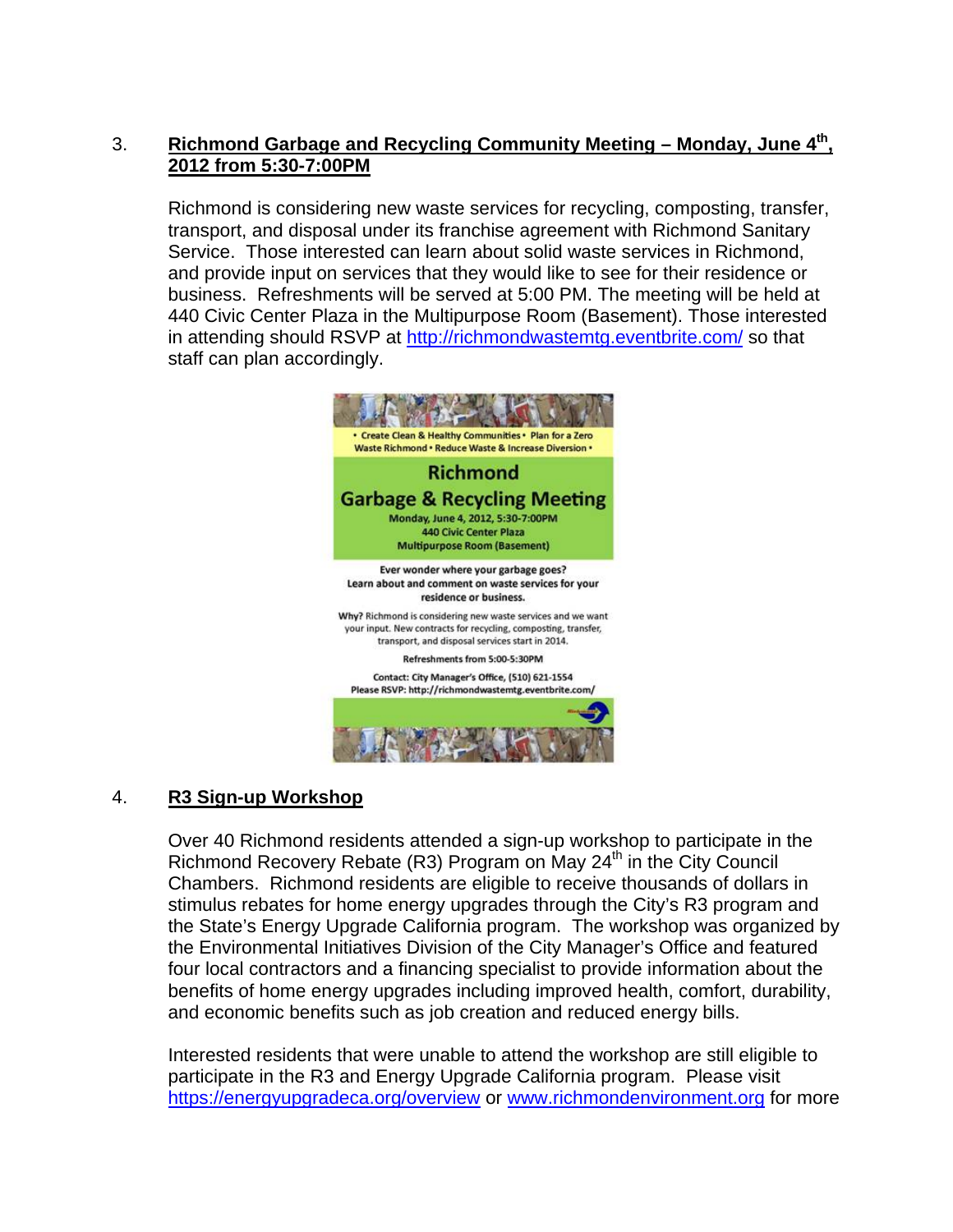information. More information can also be obtained by contacting the Richmond Environmental Initiatives Division of the City Manager's Office at (510) 620-5502.



## 5. **"How to do Business With the City of Richmond" Workshop**

This past Thursday, the City of Richmond hosted a "How to Do Business with the City of Richmond" workshop which was targeted to local businesses and contractors. Topics included:

- BidsOnline The City's online vendor registration and bid management system
- Richmond Business Opportunity Ordinance
- Insurance requirements for contracts
- Richmond Business License requirements
- Accounts Payable policy and procedures
- Tools for starting, growing and financing your business
- Enterprise Zone Tax Credits

Approximately 30 business representatives attended the workshop, 10 of which were Richmond Businesses, and overall feedback was positive.

## 6. **San Francisco Bay Trail (Castro Street to the Richmond San Rafael Bridge)**

Non-motorized access to Point Molate and the San Pablo Peninsula was eliminated by the development of the Richmond-San Rafael Bridge and State Highway 17 in the 1950s. The current bicycle-only route to and from the Point San Pablo Peninsula is along the shoulders of I-580, which replaced State Highway 17 in the 1980s. These bicycle-only shoulder lanes are not considered part of the Bay Trail because there is no pedestrian access, and the shoulder bicycle lanes do not meet current Caltrans and Bay Trail design standards for minimum width and user safety. Existing high retaining walls and narrow overcrossing structures along I-580 and adjacent refinery infrastructure preclude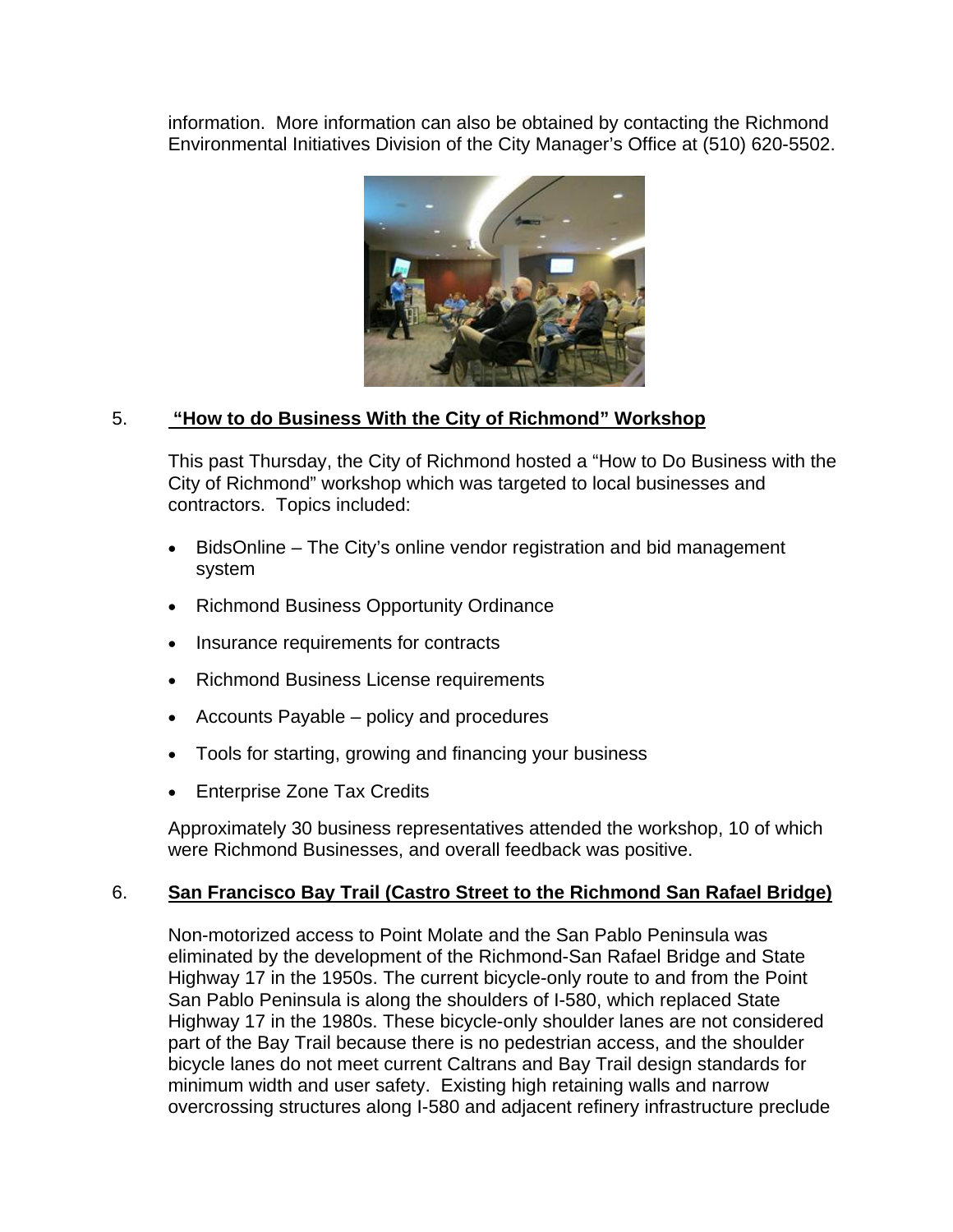development of a Bay Trail connection within the existing freeway shoulder areas.

The *San Francisco Bay Trail - Castro Street to the Richmond-San Rafael Bridge Project* will provide non-motorized public access to the Point San Pablo Peninsula, and a planned Bay Trail route on the Richmond-San Rafael Bridge. A total of seven alternatives were considered in a 2001 study for potential public access alignments with input from the City of Richmond, Caltrans, Chevron, Association of Bay Area Governments (ABAG) Bay Trail staff, State Lands Commission staff, and other interested groups. The majority of these alternatives were eliminated from further consideration at the time of the 2001 study due to safety, security, or right-of-way ownership concerns.

The 2001 study concluded that the most feasible alignment would traverse the north edge of the Chevron-owned Office Hill property above the existing Caltrans retaining walls and cross over Scofield Road south of I-580 with a new elevated structure touching down in the vicinity of the Richmond-San Rafael Bridge Toll Plaza.

Interest in a separate Bay Trail Class I path was renewed following a fatal bicycle/vehicle accident on the westbound shoulder of I-580 just east of the Western Drive off-ramp in September of 2006. In 2009, the City of Richmond awarded a contract to prepare project plans and a Caltrans Project Study Report for the most feasible alignment identified in the 2001 study.

The preliminary plans and model (that is now displayed in the lobbies of 440 and 450 Civic Center Plaza), are the result of additional considerations related to enhanced post-9/11 security at the Chevron refinery, Caltrans Highway Design Standards and encroachment policies, and Americans with Disabilities Act (ADA) design standards over the existing steep topography. The trail alignment depicted in the preliminary plans and model has received public consensus at two community meetings held in Richmond during 2011. The project and its local consensus alignment were presented at and received support from the Richmond Design Review Board on May 23rd, 2012. Engineering Services and the project team plan to provide a presentation to City Council at a later date (tentatively scheduled as a study session at the June  $26<sup>th</sup>$  City Council meeting).

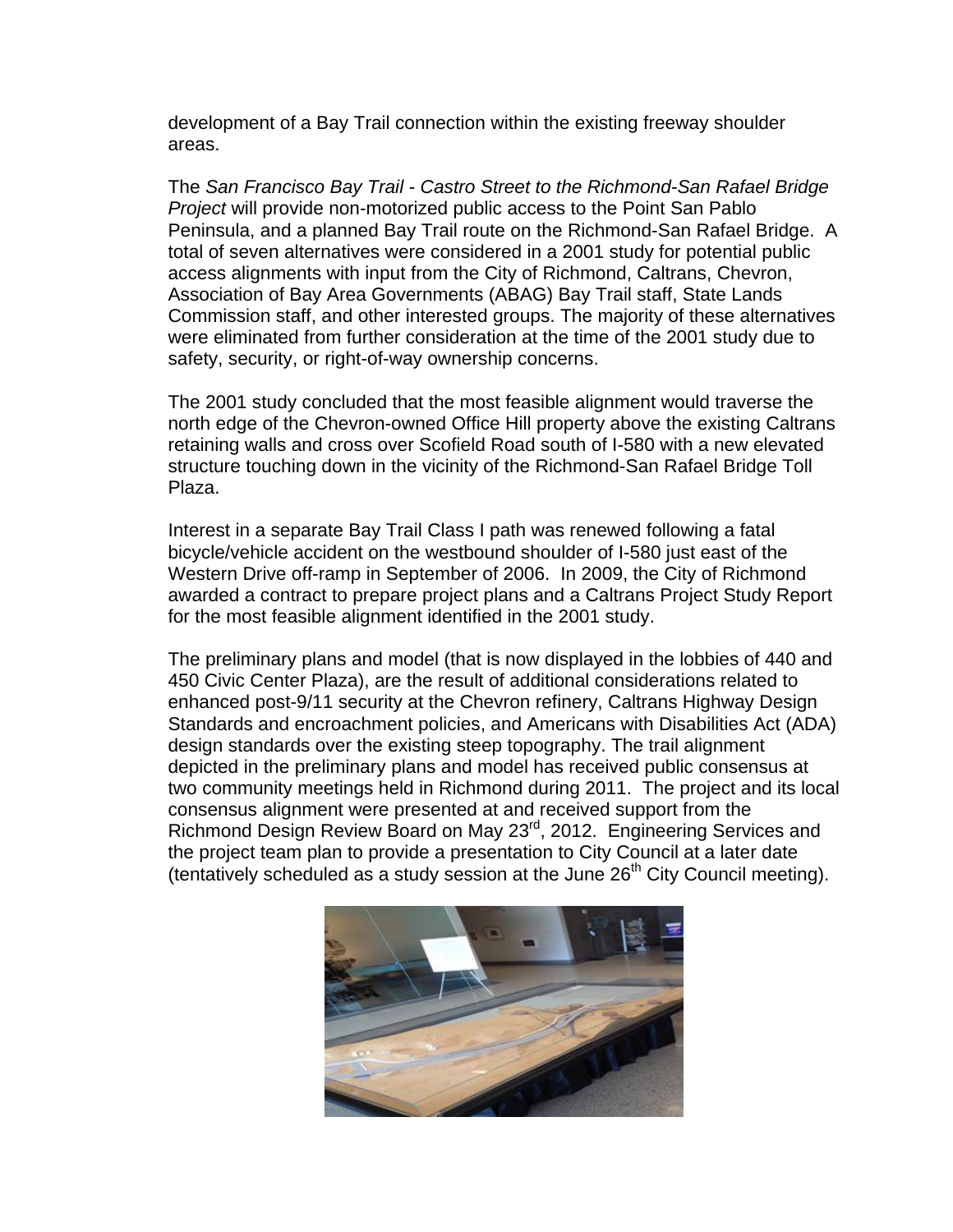There are 2 models of the proposed trail alignment exhibited in the lobbies of 440 and 450 Civic Center Plaza.

For additional information, please visit the City of Richmond's website at: <http://www.ci.richmond.ca.us/index.aspx?NID=158>

#### 7. **Via Verdi Sinkhole Project Update**

The hillside terrace excavation at the corner of El Portal Drive and Via Verdi is nearly complete. A silt fence has been placed along the perimeter of the entire construction area and will remain in place throughout the life of the project, to keep wildlife out of the construction area. In addition, each morning before construction, the entire construction area is inspected by a biologist, and a biologist is also on-site at all times during construction. These measures and activities are being implemented in accordance with regulatory agency requirements.

The West County Wastewater District 36-inch sanitary sewer line and the AT&T line above the existing corrugated metal pipe culvert are being excavated and protected. The guardrail and bus stop within the construction area and road closure area along El Portal Drive has been removed. Approximately 1,000 sand bags have been filled by hand, for use as dam when the creek bypass begins. PG&E, AT&T, and Comcast continue the temporary utility re-routing work in order to provide uninterrupted service to the Sobrante Glen residential community.

A large changeable message board on westbound San Pablo Dam Road has been installed, notifying drivers of the El Portal Drive road closure and directing drivers to use San Pablo Dam Road.

The Bay Area Air Quality Management District made a visit to the site and determined the dust mitigation measures are acceptable and satisfactory.



**Steel Truss** 

The 36 inch West County Wastewater District sewer line in this photograph spanned San Pablo Creek through an 84-foot long truss structure about 20 feet above the creek surface, before El Portal Drive was constructed. When the creek was culverted in the 1970's, the pipe and truss were buried several feet below the surface of El Portal Drive.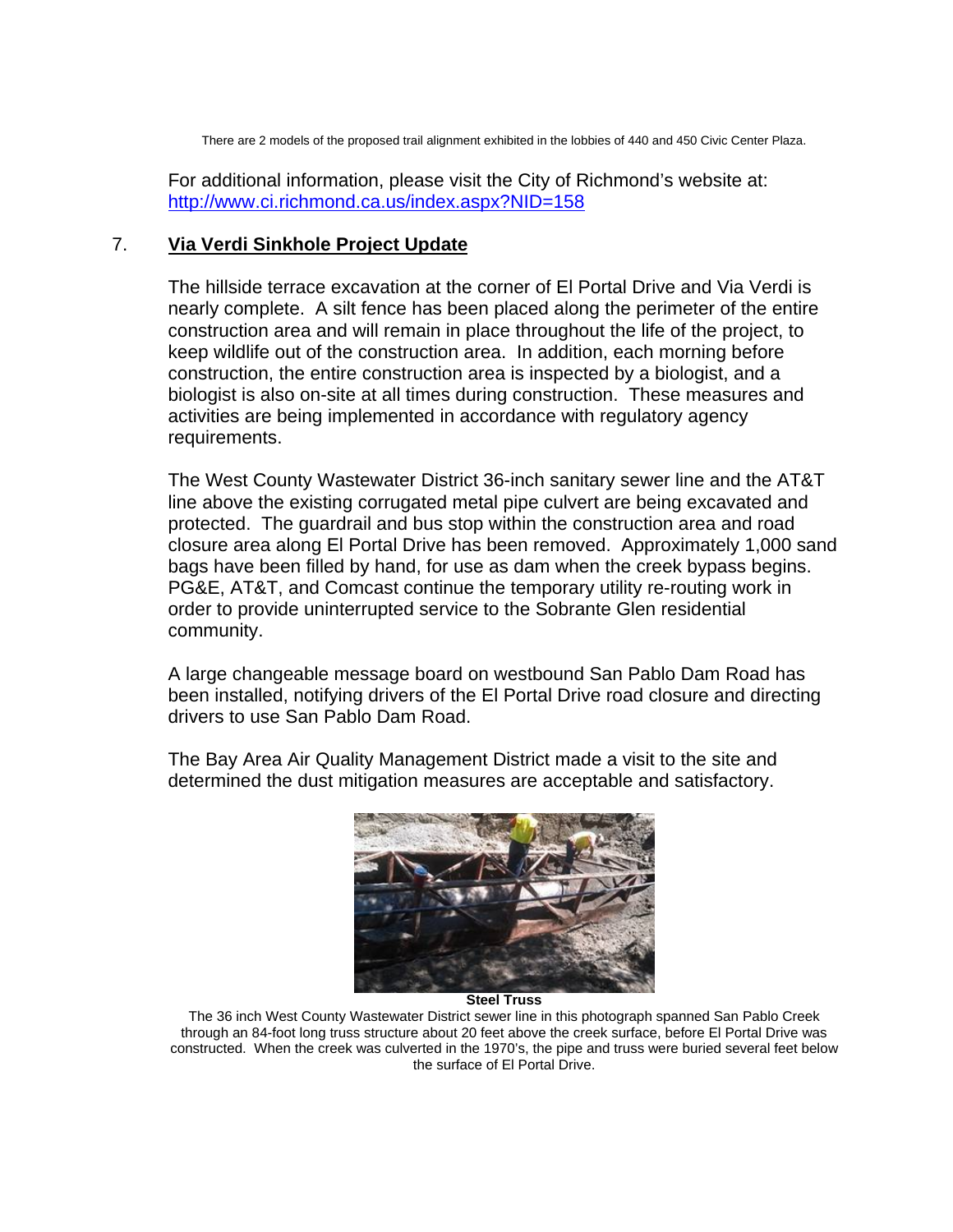

**Stockpile Excavation** 

Terrace excavation of the 20 foot hill on the corner of El Portal Drive and Via Verdi, in preparation for the excavation of the buried corrugated metal pipe culvert. About 1,000 sand bags were filled by hand for use as a dam in the creek.

We will continue to keep you informed as this complex project continues to move forward.

#### 8. **2012 West Contra Costa Unified School District (WCCUSD) Summer Activity Guide**

The 2012 WCCUSD Summer Activity Guide is now available online for parents and families—and anyone else who is looking for fun and learning this summer. This guide is full of information about summer activities and events in the Bay Area that are both educational and entertaining. [English](http://www.wccusd.net/cms/lib03/CA01001466/Centricity/domain/1/headlines/2012%20wccusd%20summer%20activity%20guide%20english.pdf) and [Spanish](http://www.wccusd.net/cms/lib03/CA01001466/Centricity/domain/1/headlines/2012%20wccusd%20summer%20activity%20guide%20spanish.pdf) editions of the Summer Activity Guide may be found at [www.wccusd.net](http://www.wccusd.net/) under the Headlines Section. Copies of this guide have been distributed to over 18,000 WCCUSD Preschool to 8<sup>th</sup> grade students.



# 9. **2nd Annual Richmond Ride of Silence**

A diverse group of around 40 cyclists and City officials, including Mayor Gayle McLaughlin, gathered on May 16<sup>th</sup> to honor those who have been seriously hurt or killed while bicycling in Richmond. Held during the week following Bike to Work Day and during National Bike Month, the Ride of Silence is a national event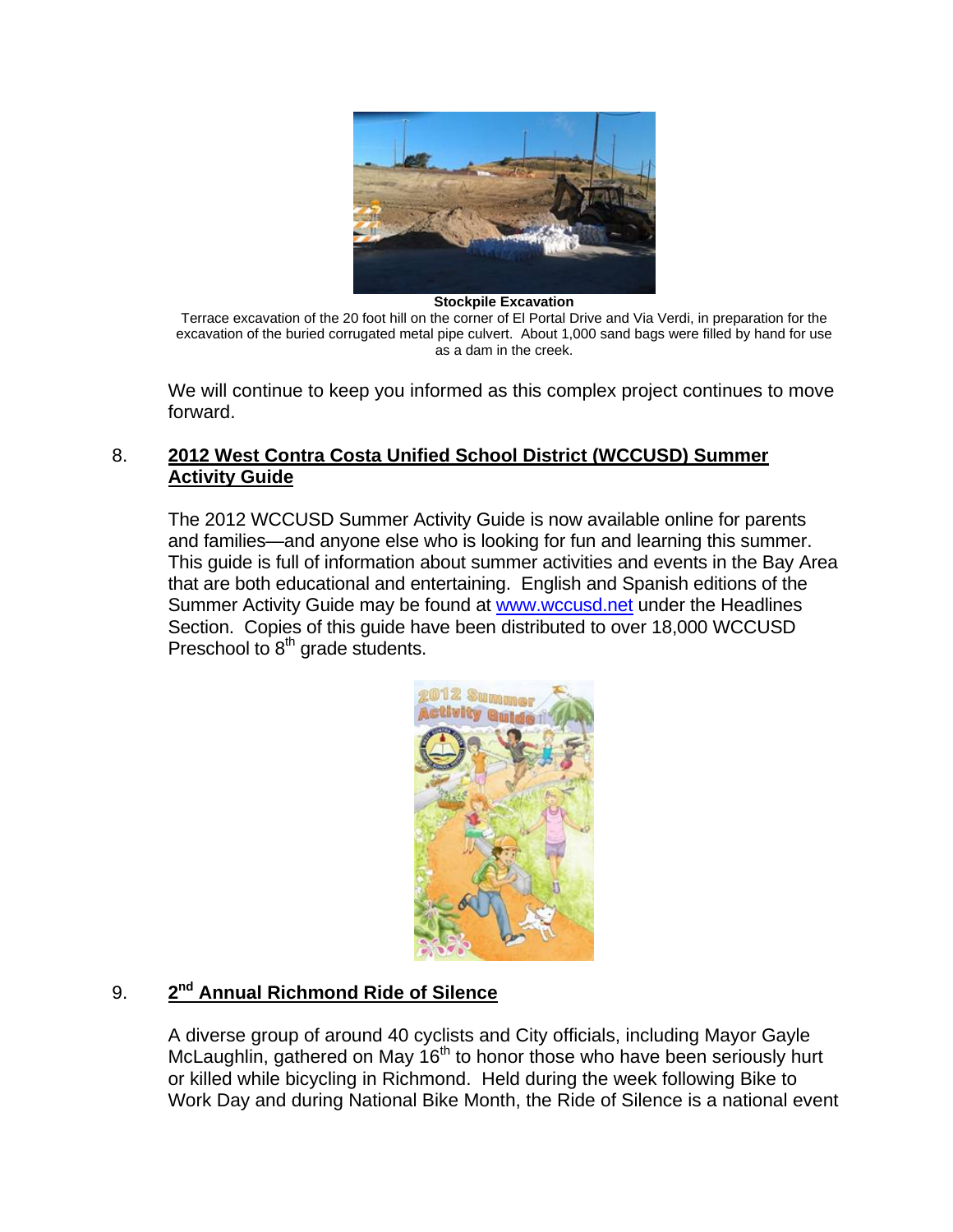that aims to raise awareness among motorists, police and city officials that cyclists have a legal right to the public roadways. City of Richmond employee Craig Murray started the Richmond event in 2011. This year's ride attracted many more participants and media attention. Many thanks go to members of the Richmond Bicycle and Pedestrian Advisory Committee, Richmond Spokes, and Engineering Services Department for planning the ride, as well as the Richmond Police Department for joining the ride and providing an excellent safety escort.

A pre-ride started at Catahoula Coffee on San Pablo Avenue. The first stop was at Barrett Avenue and 33<sup>rd</sup> Street, where Juan Godinez-Garcia was recently killed in a hit and run accident. The group held a brief ceremony and moment of silence, and added flowers and flyers to the "ghost bike" that members of Richmond Spokes had installed.

The official event started in front of City Hall, where the Mayor addressed the group and honored recent victims of bicycle accidents including:

- James Arthur Johnson, seriously injured, hit and run accident, 2<sup>nd</sup> Street and Maine Avenue, May 5<sup>th</sup>, 2012
- Juan Godinez-Garcia, killed, hit and run accident, 33<sup>rd</sup> Street and Barrett Avenue, April  $11^{th}$ , 2012
- **David Meza**, injured, hit and run accident, Pennsylvania Avenue and Harbour Way, March 23<sup>rd</sup>, 2012
- **Raymundo Quijano**, killed, bike crash w/major head trauma at Point Pinole Regional Shoreline Park, July 12<sup>th</sup>, 2011
- **Unknown Cyclist**, Seriously Injured, hit and run accident, San Pablo Avenue between Robert H. Miller Drive and Hilltop Drive, January 5<sup>th</sup>, 2010

The City has made significant strides toward becoming more bicycle- and pedestrian-friendly, and the adopted Bicycle Master Plan calls for bike lanes, paths, and traffic calming road enhancements.

The ride continued through downtown Richmond, by the Spokeshop Bike Lounge, and out to Point Richmond. After a respite at the Farmer's Market, riders returned to City Hall for a total ride of approximately 8 miles.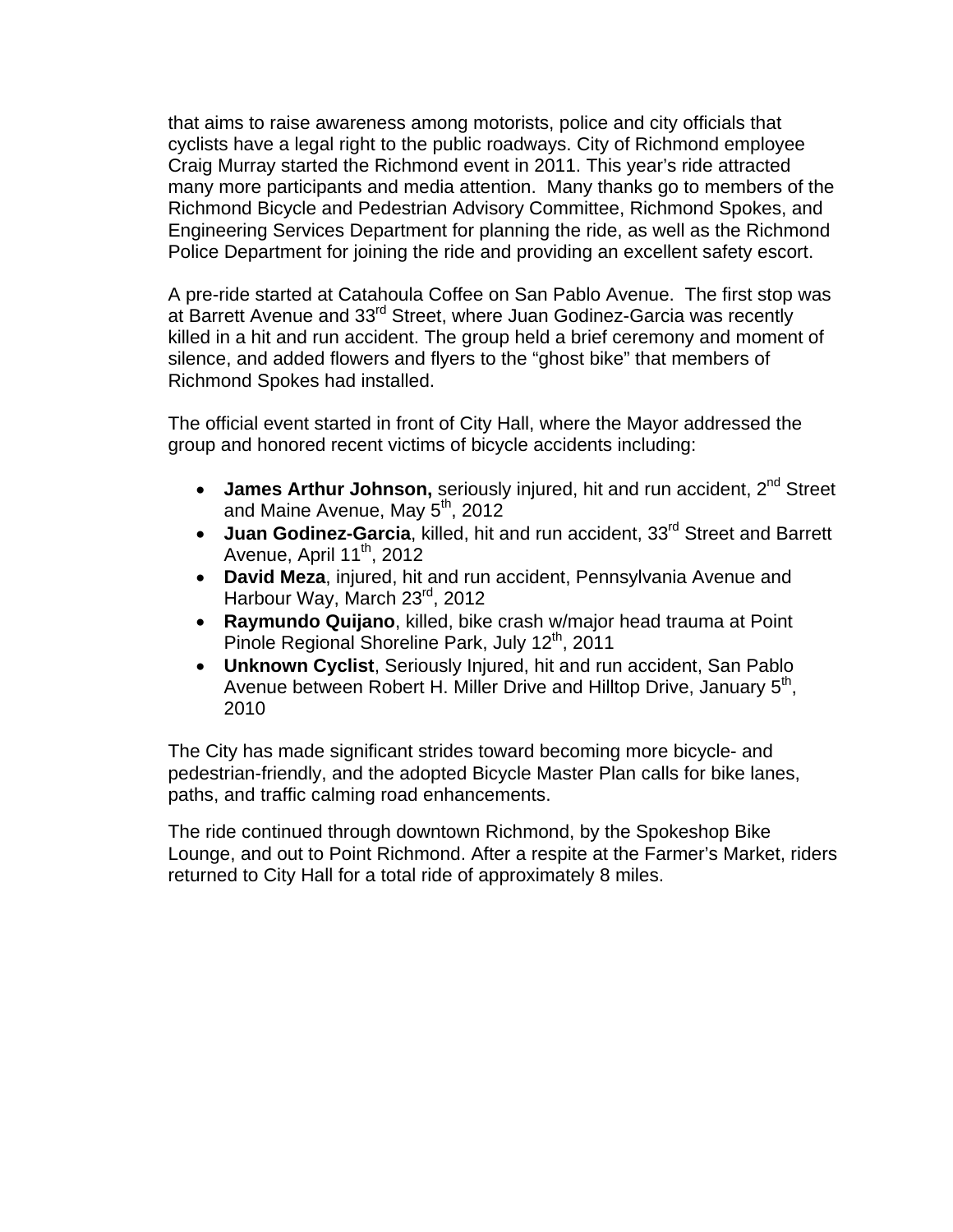

#### 10. **Miscellaneous Concrete Repairs**

Various locations throughout the City have sustained damage to the sidewalks due to City tree roots. The repairs for this work within the right of way are included as part of the City's Capital Improvement Program. Recently, eight repairs at various locations on 36<sup>th</sup> Street, Barrett Avenue, and Dimm Street were completed.

#### 11. **Recreation Highlights**

Commission on Aging: May is Older American's Month. In celebration, the Recreation Department and the Commission on Aging sponsored two events.

On May  $9<sup>th</sup>$ , the 30<sup>th</sup> Annual Senior Health and Information Fair was held at the Richmond Memorial Auditorium with over 80 vendors and approximately 200 seniors in attendance. Health screenings, entertainment, lunch, and health and senior information were provided. Commissioners welcomed participants, sold tickets, and made announcements throughout the event.

The Commission also held their  $19<sup>th</sup>$  Annual Senior Night Out on May  $18<sup>th</sup>$ . This year featured the honoring of two Centenarians of the Year, Ms. Feliza Suguitan who turned 100 on January 31<sup>st</sup> and Monica Gorospe who turned 100 on April 28<sup>th</sup>. Over 250 seniors listened to the music of Blues Sojourn and specials guests, and enjoyed dancing, dinner, and prizes. In addition, high school students from the Interact Club provided the seniors with table service.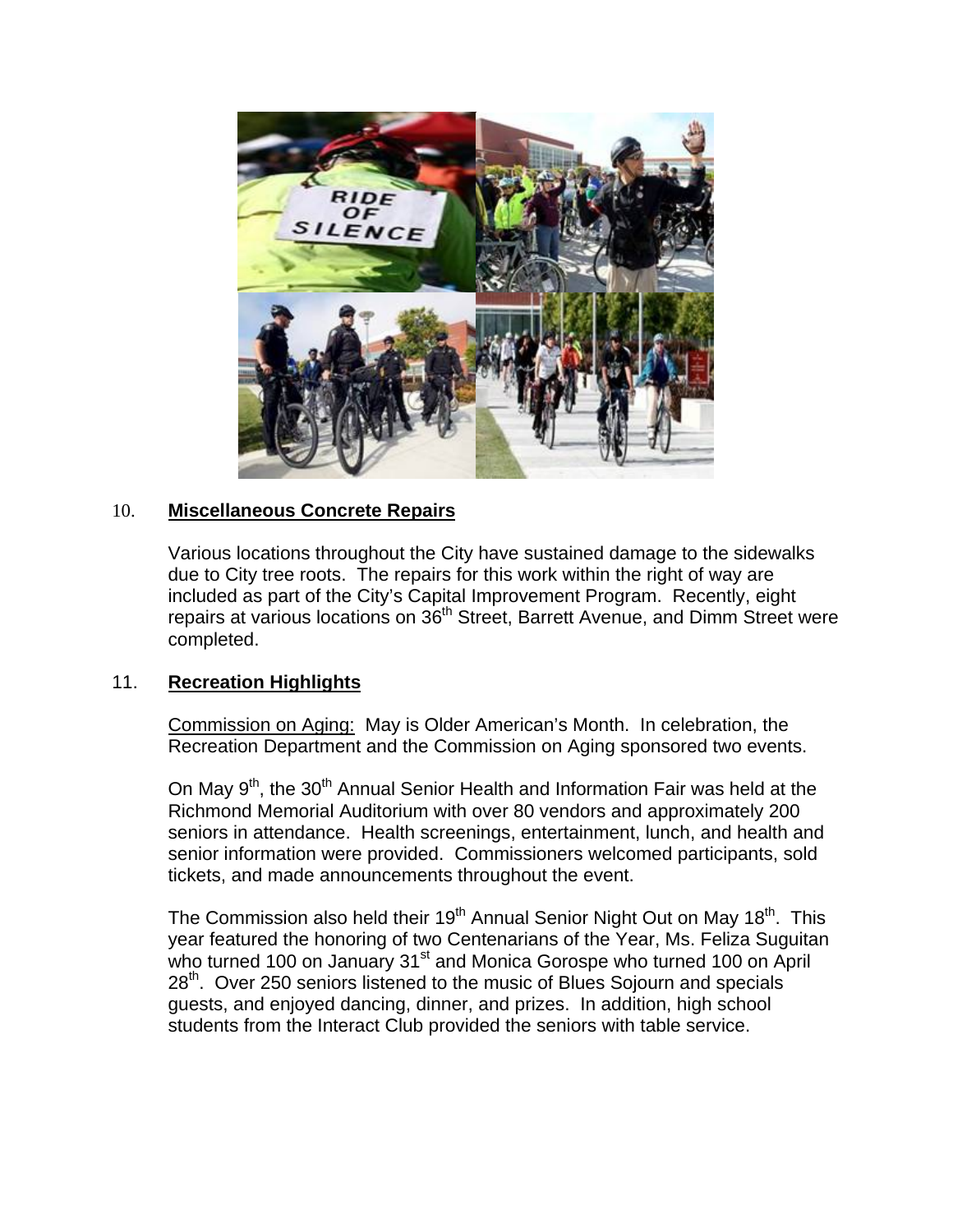# 12. **4th Annual Employee Appreciation/National Public Works Week Celebration**

The 4<sup>th</sup> Annual Employee Appreciation/National Public Works Week Celebration was hosted by Public Works and Engineering Departments and sponsored by several vendors from both departments this year. In a time period of three hours, City employees were exposed to constant raffles, good food, table games, and great music. Public Works estimated about 300 employees, and approximately 40 – 50 unexpected guests, were fed.

The Public Works and Engineering Departments expressed enthusiasm for the participation of other departments in selling raffle tickets. It was because of their efforts that we had such great raffle prizes this year.



4<sup>th</sup> Annual Employee Appreciation/National Public Works Week Celebration

## 13. **Public Works Updates**

Facilities Maintenance Division: The carpenters and painters continued working on Fire Station 67 ADA Restroom Restoration Project.



Fire Station 67 ADA restroom restoration project

The electricians re-lamped 24 street lamps and rebuilt 5 fixtures along Hilltop Mall Road and re-lamped 14 street fixtures in May Valley Neighborhood Council area ; corrected flashing signal lights along Richmond Parkway at the intersections of Pittsburg Avenue, Hensley Street, Barrett Avenue, 6<sup>th</sup> Street, and San Pablo Avenue at Barrett Avenue; replaced a knocked down pole on Carlson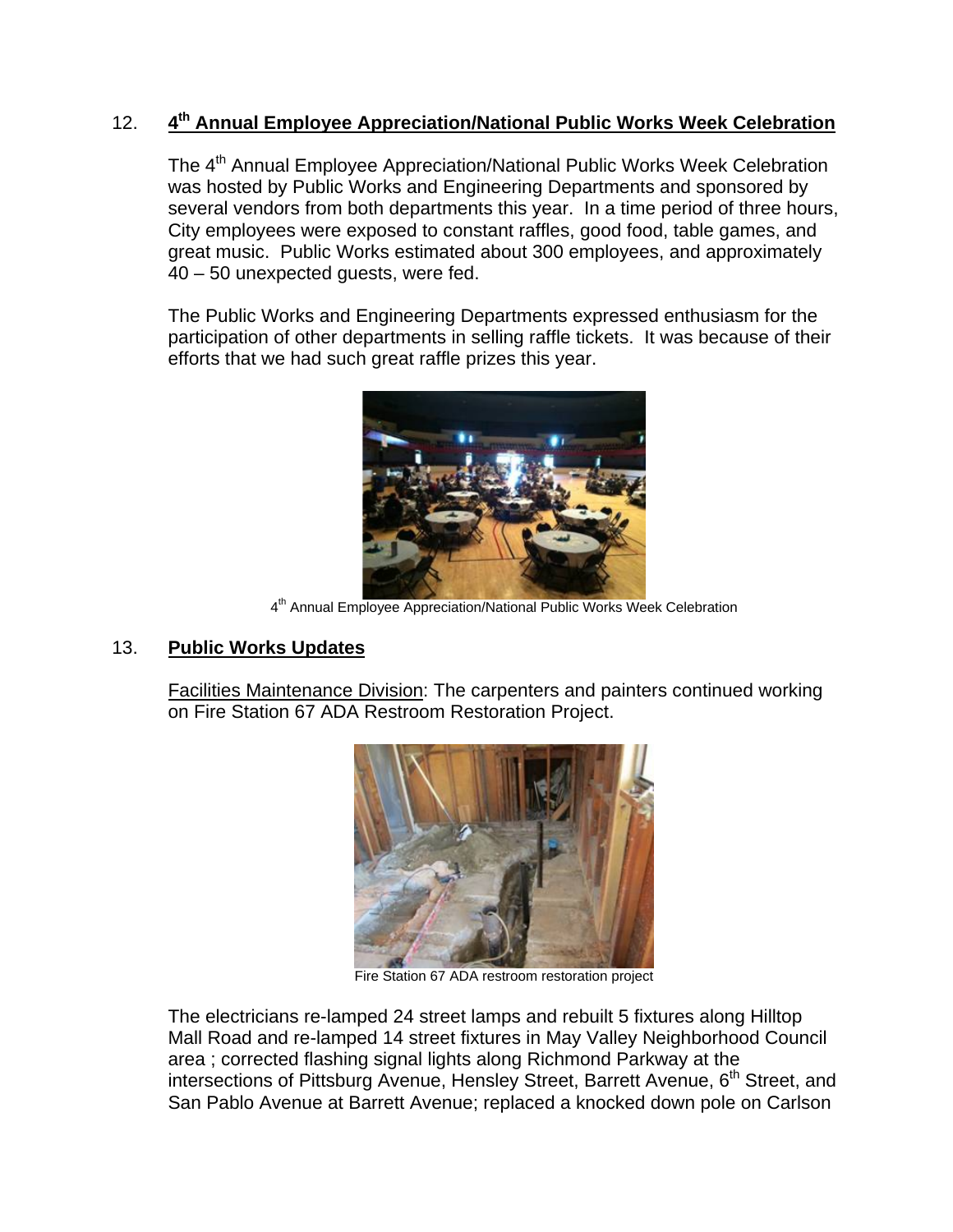Boulevard between 41<sup>st</sup> and 43<sup>rd</sup> Streets; replaced a knocked street light pole on Richmond Parkway; replaced knocked traffic signal poles on Atlas Road and Monarch and Harbour Way and Ohio Avenue; and completed repairing the knocked pole on San Pablo and Barrett Avenues.



Electrical Work Performed on San Pablo Avenue at Barrett Avenue



Pole Replacement on San Pablo Avenue at Barrett Avenue

The utility section completed scrubbing and waxing the gym floor at the Booker T. Anderson Community Center.



Booker T. Anderson Community Center Gym Floor

Parks and Landscaping Division: Parks crews completed flail mowing along the east end of Richmond Greenway; completed tennis court renovation in Nichol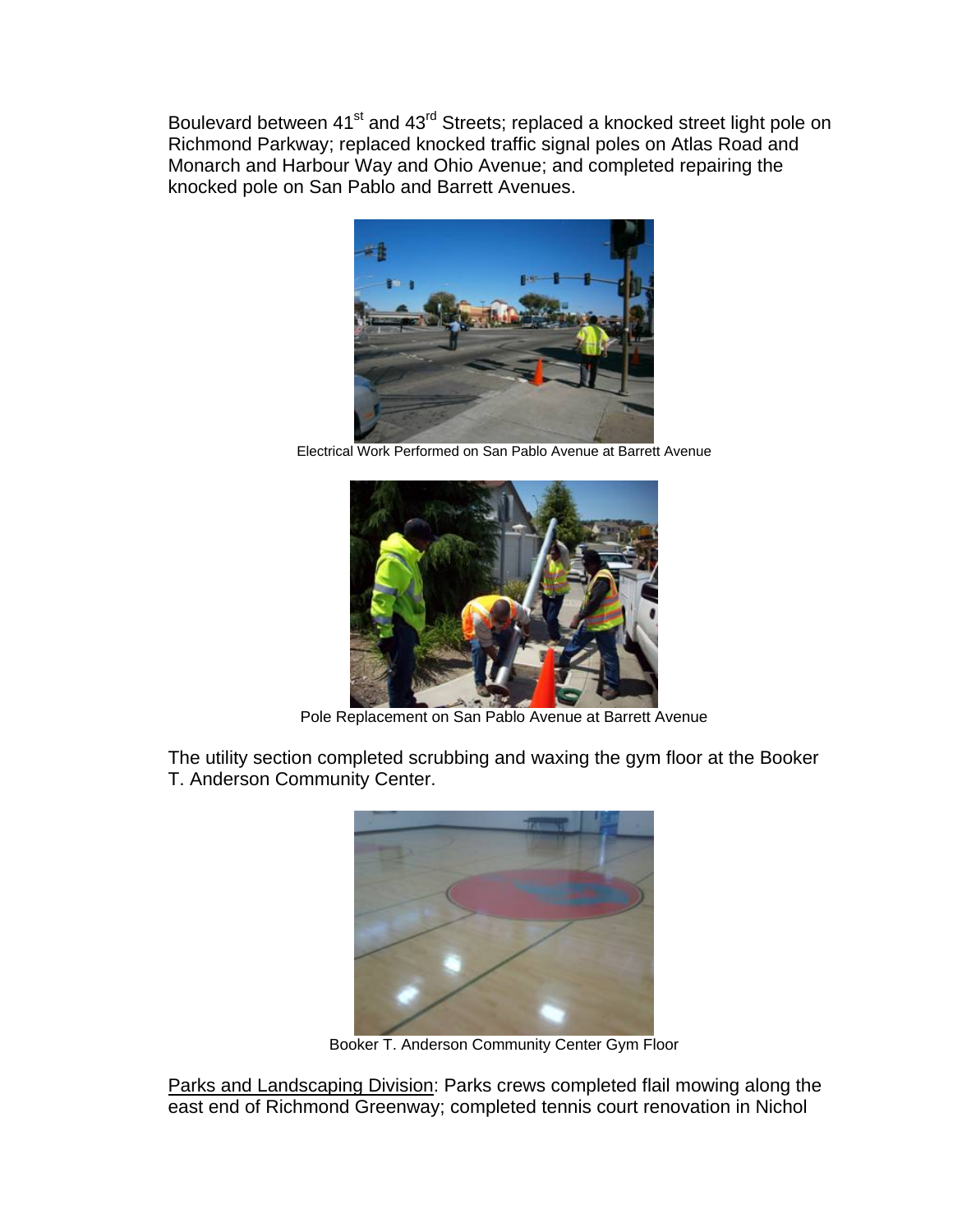Park; continued construction of Solano Play Lot; aerated and fertilized Civic Center Plaza turf; performed vegetation maintenance and fire reduction in Nichol Park along Berk Avenue and Nunn Street and along the sound wall of Heavenly Ridge Drive; performed vegetation clean up in Marina Parks – Vincent, Shimada, and Bay Trail; completed irrigation repairs in North Richmond Ball Field Richmond Parkway; and performed median maintenance and along the shoulder from I-80 to Lakeside Drive.



Solano Play Lot Construction

Parks crews also performed general maintenance in the Very High Fire Severity Zones (VHFSZ), Hilltop and Marina areas; weeded and pruned 49<sup>th</sup> and Cutting Boulevard; repaired irrigation in Humphrey Play Lot, Nichol Park, and Valley View Field; repaired main line breakage in Martin Luther King Park; and, began clean-up in Borman Park and along Carlson Boulevard.

The Tree Crew completed maintenance at:

- $\geq 126$  Glen Street
- $\geq 4418$  Ohio Avenue
- 3806 and 3811 Center Avenue
- $\geq$  3210 and 3232 Humphrey and Berg Park
- > Hartnett at Crescent Park
- $\geq 1024$  Chanslor
- $\triangleright$  South 26<sup>th</sup> at Cutting
- $\geq 11^{\text{th}}$  and Chanslor
- $\triangleright$  335 South 16<sup>th</sup>
- $\triangleright$  Emergency tree calls were completed

Streets Division: The Pavement Maintenance crew prepared and paved the Plunge tennis court; removed and replaced the guardrail by Kennedy Grove; and continued pothole patching in various locations in the City.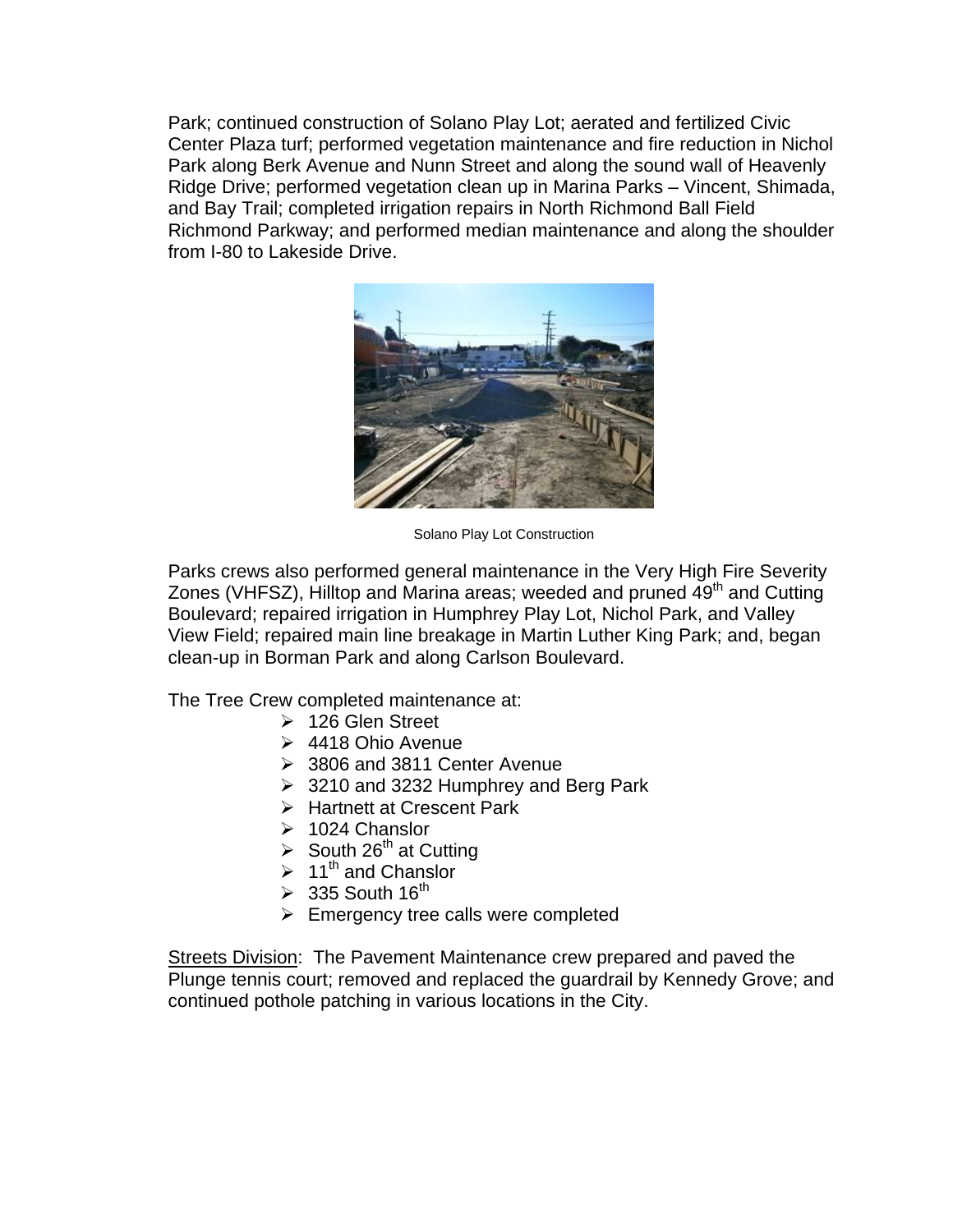

New Pavement at the Plunge Tennis Court

The Pavement Maintenance crew also prepared and paved patches on Humboldt Street at Garvin Avenue; patched San Benito Street and Ohio Avenue with hot mix; continued working on patching potholes throughout the City; reinstalled Lawrence Berkeley National Lab banner on Macdonald Avenue; installed bike symbols along Carlson Boulevard; and repaired the guardrail on San Pablo Dam Road.



Bike Symbols on Carlson Boulevard Guardrail on San Pablo Dam Road



The street sweepers regularly scheduled commercial and residential routes for the fourth Monday and Tuesday and the fifth Wednesday and Thursday are Santa Fe, Point Richmond, Marina Bay, Coronado, Metro Richmore Village, Pullman, Cortez/Stege, Park Plaza, Laurel Park, City Center Neighborhood Council areas and Richmond Parkway medians.